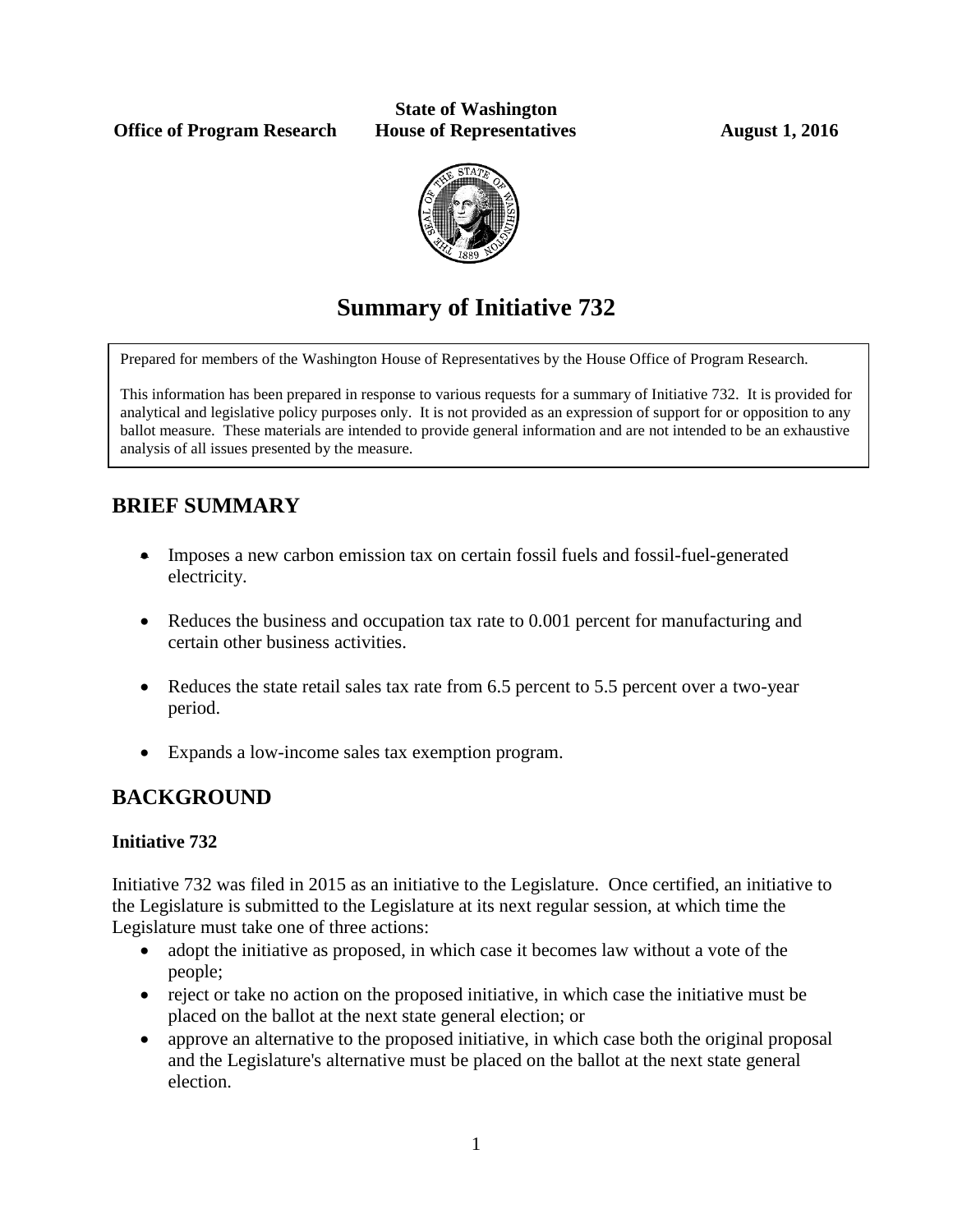The Legislature did not act on Initiative 732 during its 2016 Regular Session. This initiative is, therefore, being submitted to the people for approval or rejection at the November 2016 general election.

The ballot title and ballot measure summary are as follows:

#### **Ballot Title**

Statement of Subject: Initiative Measure No. 732 concerns taxes.

Concise Description: This measure would impose a carbon emission tax on certain fossil fuels and fossil-fuel-generated electricity, reduce the sales tax by one percentage point and increase a low-income exemption, and reduce certain manufacturing taxes.

Should this measure be enacted into law? Yes [ ] No [ ]

#### **Ballot Measure Summary**

This measure would impose a carbon emission tax on the sale or use of certain fossil fuels and fossil-fuel-generated electricity, at \$15 per metric ton of carbon dioxide in 2017, and increasing gradually to \$100 per metric ton (2016 dollars adjusted for inflation), with [a] more gradual phase-in for some users. It would reduce the sales tax rate by one percentage point over two years, increase a low-income sales tax exemption, and reduce certain manufacturing taxes.

#### **Current Federal and Washington Regulation of Greenhouse Gasses**

The United States Environmental Protection Agency (EPA) and state Department of Ecology (ECY) identify carbon dioxide, methane, nitrous oxide, hydrofluorocarbons, perfluorocarbons, and sulfur hexafluoride as greenhouse gases (GHGs) as a result of their capacity to trap heat in the Earth's atmosphere. Under the federal Clean Air Act, carbon dioxide and other GHGs are regulated as air pollutants and are subject to several air regulations administered by the EPA. These regulations include a requirement that facilities and certain fuel and gas suppliers report to the EPA if their associated annual emissions exceed 25,000 metric tons of carbon dioxide equivalent.

At the state level, carbon dioxide and other GHGs are regulated by the ECY under the state Clean Air Act. State law requires facilities and other sources whose emissions exceed 10,000 metric tons of carbon dioxide equivalent each year to report their annual emissions to the ECY, or to local air authorities that implement the state Clean Air Act. A supplier of motor vehicle and aircraft fuels must also report annual emissions if combustion of its fuel product would exceed 10,000 metric tons of carbon dioxide. In addition, in January of 2016, the ECY issued a draft rule under the authority of the state Clean Air Act to limit GHGs. The ECY withdrew the

Prepared for members of the Washington House of Representatives by the House Office of Program Research. This information has been prepared in response to various requests for a summary of Initiative 732. It is provided for analytical and legislative policy purposes only. It is not provided as an expression of support for or opposition to any ballot measure. These materials are intended to provide general information and are not intended to be an exhaustive analysis of all issues presented by the measure.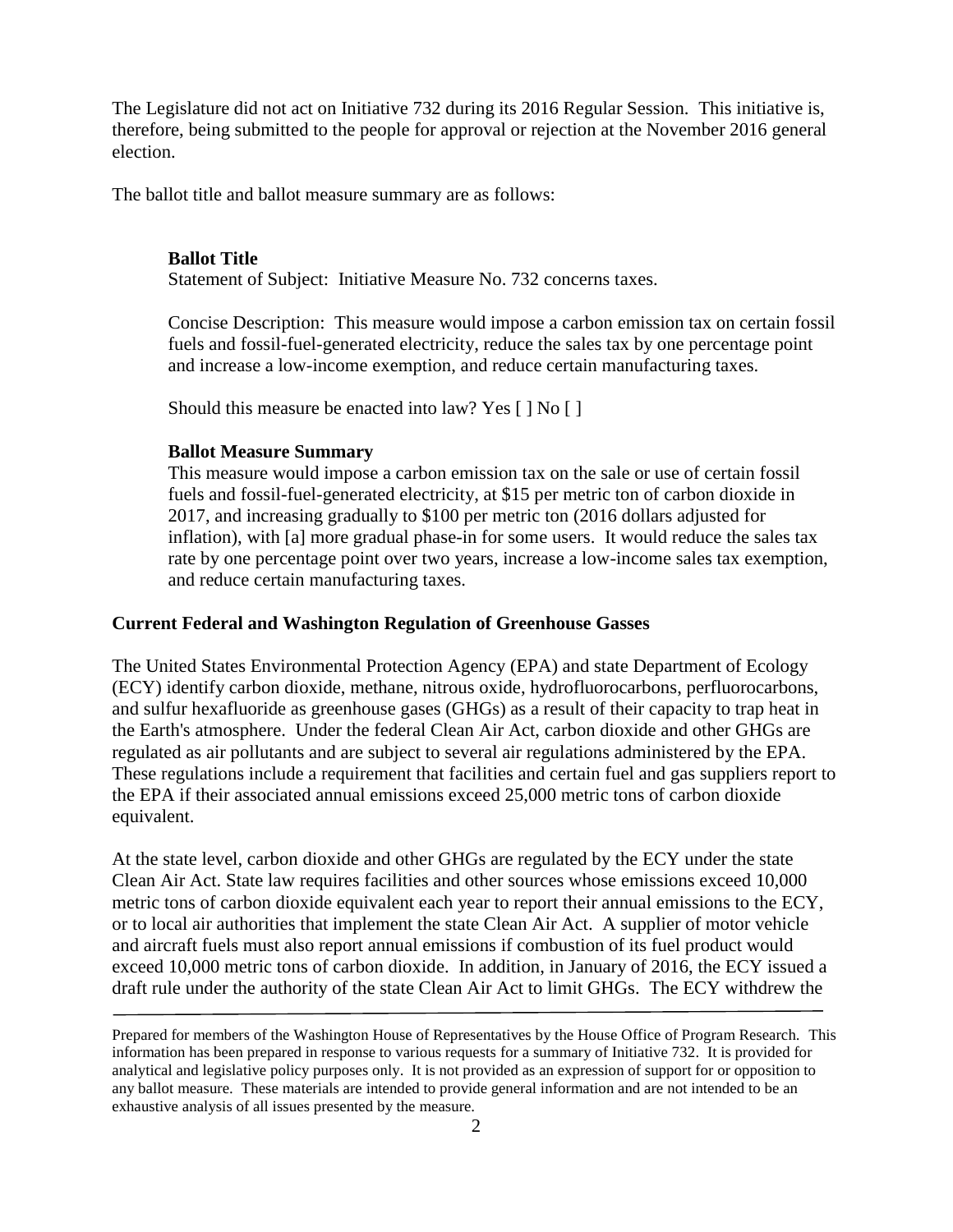original draft to incorporate feedback from businesses and environmental stakeholders and released an updated draft this spring.

Apart from reporting and other regulations under the state and federal clean air acts, several other state laws and programs explicitly address GHG emissions. State law prohibits Washington utilities from investing in or making a long-term financial commitment to sources of electricity whose generation exceeds a GHG emission performance standard of 970 pounds of GHGs per megawatt-hour. State law also establishes limits for statewide GHG emission levels for 2020, 2035, and 2050, although it is not specified how the state must achieve those limits, nor does the law require emission reductions to be achieved in a particular manner.

#### **Business and Occupation Tax**

Washington's major business tax is the business and occupation (B&O) tax. The B&O tax is imposed on the gross receipts of business activities conducted within the state, without any deduction for the costs of doing business. There are ten different B&O tax rates that apply to various classifications of business activities. With respect to most manufacturing and wholesaling activity, a B&O tax rate of 0.484 percent applies to the value of products manufactured or the gross proceeds of sales. Retailing activity is subject to a rate of 0.471 percent. A few specific types of manufacturing, wholesaling, and retailing activities, such as the production and sale of commercial aircraft, are subject to a lower preferential rate.

#### **Retail Sales Tax**

Retail sales taxes are imposed on retail sales of most articles of tangible personal property, digital products, and some services. A retail sale is a sale to the final consumer or end user of the property, digital product, or service. If retail sales taxes were not collected when the user acquired the property, digital products, or services, then use taxes apply to the value of property, digital product, or service when used in this state. The state, most cities, and all counties levy retail sales and use taxes. The state sales and use tax rate is 6.5 percent and local sales and use tax rates vary from 0.5 percent to 3.1 percent, depending on the location.

#### **Working Families Tax Exemption**

In 2008, the Legislature enacted a working families' tax exemption (WFTE) in the form of a state sales tax remittance that is equal to a percentage of the federal earned Income Tax credit (EITC). To qualify for the WFTE, a person must be eligible for the federal EITC and must have filed a federal income tax return as a Washington resident. A person's exemption amount is the greater of: \$50 or 10 percent of the federal EITC granted to the person. For any fiscal period, the WFTE must be approved in the state operating budget bill before individuals may seek a remittance under the program. Since enactment of the program in 2008, the WFTE has never been funded in the state budget bill.

Prepared for members of the Washington House of Representatives by the House Office of Program Research. This information has been prepared in response to various requests for a summary of Initiative 732. It is provided for analytical and legislative policy purposes only. It is not provided as an expression of support for or opposition to any ballot measure. These materials are intended to provide general information and are not intended to be an exhaustive analysis of all issues presented by the measure.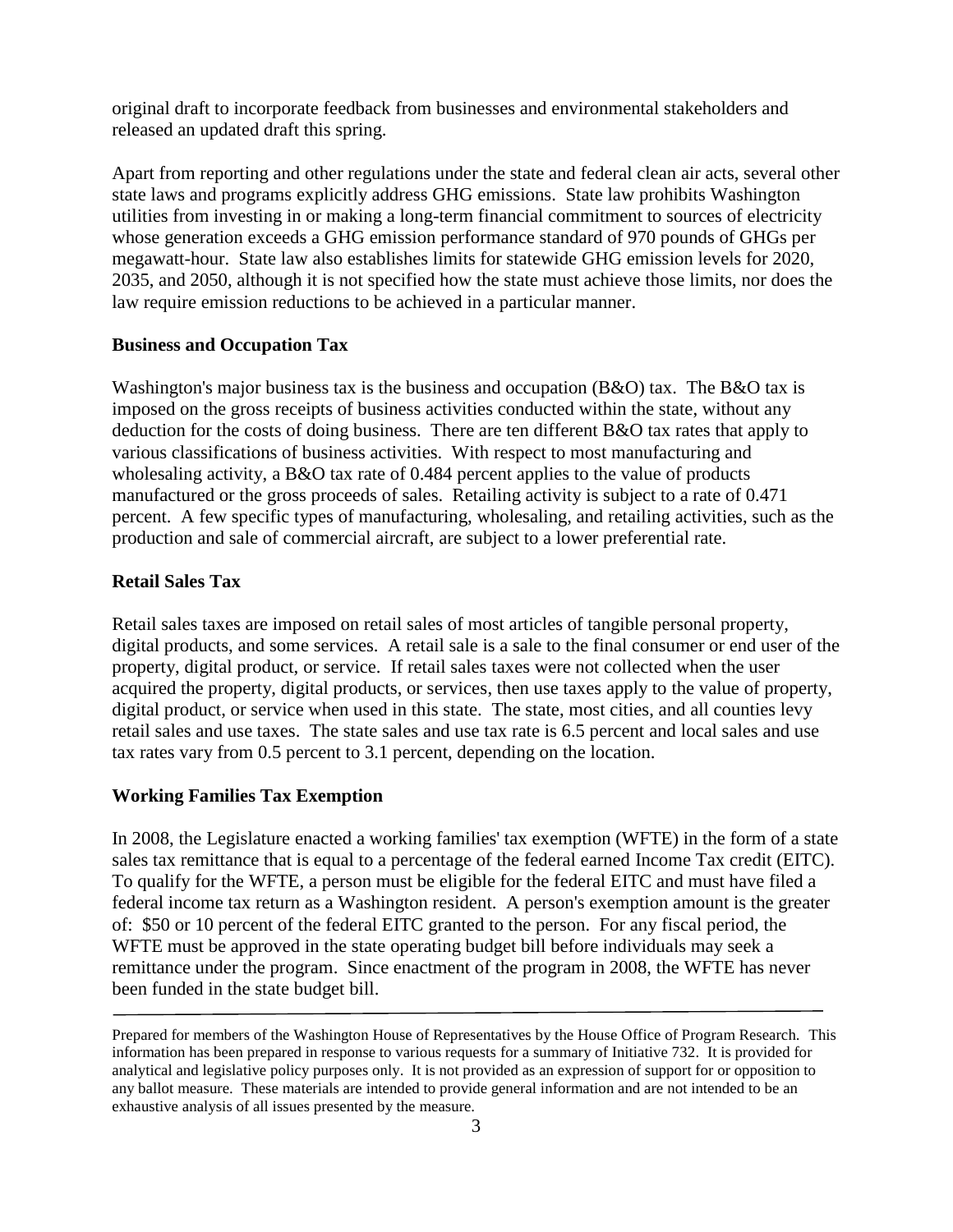The Department of Revenue (DOR) determines eligibility based on information provided by the applicant, and through audit, administrative records, and verification of Internal Revenue Service (IRS) records. The DOR may use the best data available to process the remittance.

### **SUMMARY**

#### **Carbon Emission Tax: Tax Rates and Tax Base**

Beginning July 1, 2017, a tax of \$15 per metric ton is levied on the carbon content of fossil fuels sold or used in the state. A similar \$15 per metric ton tax is also levied on the carbon content inherent in electricity consumed in the state. For both fossil fuels and electricity, the tax rate is increased to \$25 per metric ton beginning July 1, 2018, and increases every year thereafter by 3.5 percent plus inflation. The tax rate may not exceed a rate of \$100 per metric ton, converted into 2016 dollars when adjusted by inflation using the consumer price index.

The carbon content of fossil fuels is the amount of carbon dioxide generated by the combustion of fossil fuels. This includes the carbon dioxide generated from fossil fuels combusted in the production of electricity. To facilitate the calculation of carbon content, the Department of Revenue (DOR) may consider carbon dioxide content measurements for fossil fuels provided by the United States energy information administration and the United States environmental protection agency. Fossil fuels include coal, petroleum products, natural gas and other forms of solid, liquid or gaseous fuels derived from these types of products.

#### **Carbon Tax: Exemptions, Credits, and Other Reductions**

The carbon tax does not apply to:

- fossil fuels brought into the state by a fuel supply tank of a motor vehicle, vessel, locomotive or aircraft;
- fuel that is prohibited from taxation under the state or federal Constitution or other law; and
- fuel intended for export outside the state.

A reduction or refund is authorized for the use of fossil fuels if it can be demonstrated that the use did not contribute to increasing atmospheric carbon dioxide concentration, for example, by qualified sequestration. The right to a reduction or refund is not transferrable and may not be banked.

The carbon tax is phased-in for the following uses of fossil fuels:

- diesel, biodiesel or aircraft fuel purchased and used solely for agricultural purposes;
- fuel purchased for the purpose of public transportation;

Prepared for members of the Washington House of Representatives by the House Office of Program Research. This information has been prepared in response to various requests for a summary of Initiative 732. It is provided for analytical and legislative policy purposes only. It is not provided as an expression of support for or opposition to any ballot measure. These materials are intended to provide general information and are not intended to be an exhaustive analysis of all issues presented by the measure.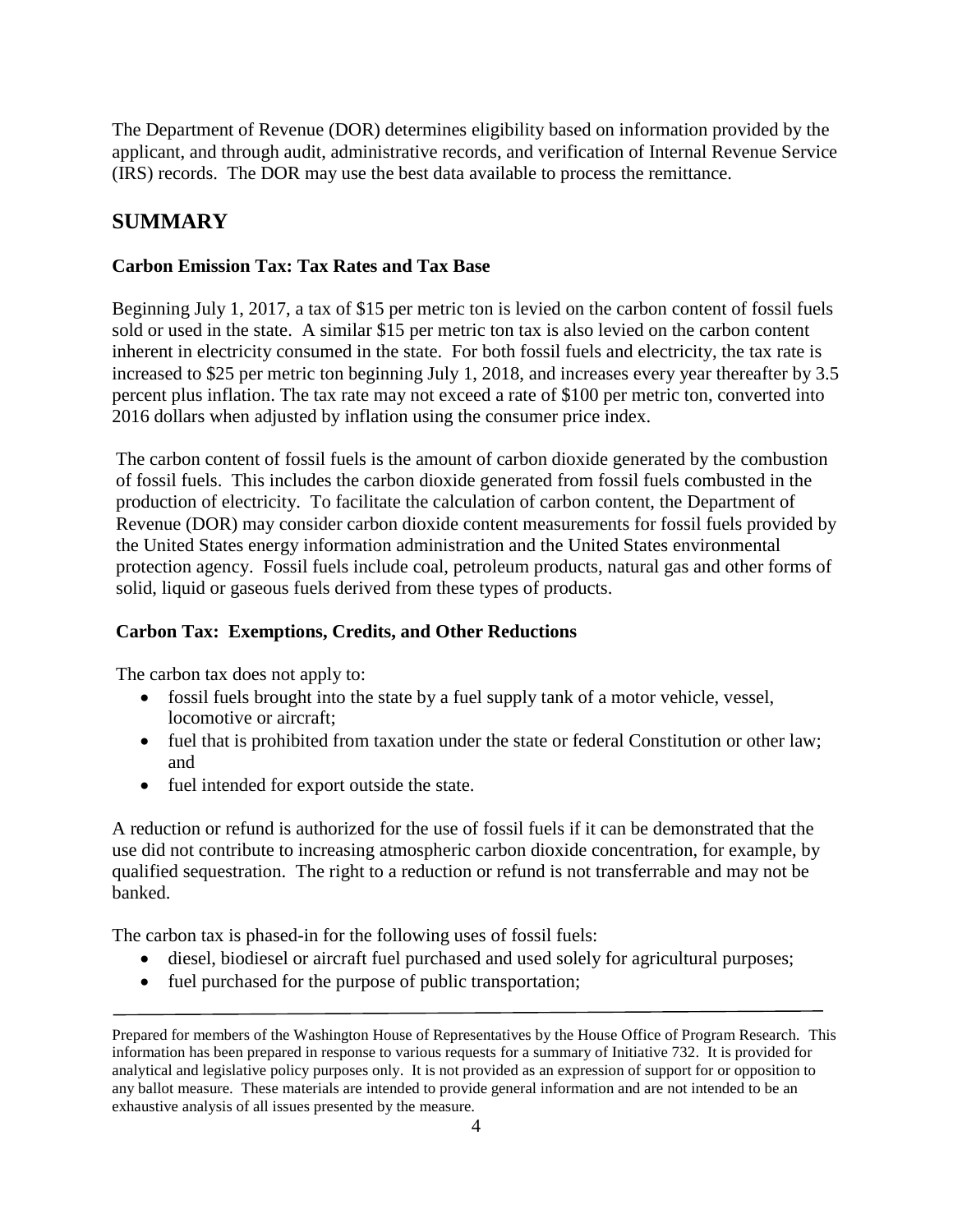- fuel purchased for private, nonprofit transportation providers;
- fuel purchased by the Washington state ferry system for use in a state-owned ferry; and
- fuel purchased for school buses.

For these uses of fossil fuels, the tax rate is 5 percent of the carbon tax rate in effect on July 1, 2017, for taxes imposed in the 2017-19 biennium; 10 percent of the carbon tax rate in effect on July 1, 2019, for taxes imposed in the 2019-2021 biennium; and the rate continues to increase by 5 percent biennially until it reaches 100 percent of the carbon tax rate, effective July 1, 2055.

The carbon tax is imposed only once on any sale or use of fossil fuel or any consumption of electricity in the state. Persons subject to the carbon tax on electricity generated outside the state, but consumed within the state, may claim a credit against the carbon emission tax for any similar tax imposed by another state on the generation of the electricity.

#### **Carbon Tax: Administration and Reporting to and by the Department of Revenue**

The DOR is the principal agency responsible for administering the carbon tax. More specifically, the DOR must determine the annual carbon tax rate and the carbon content of various fossil fuels and must develop most forms and reports taxpayers are required to submit.

Generally, the DOR will administer the carbon tax on various fossil fuels in a manner consistent with existing state excise taxes; however, the Department of Licensing (DOL) will administer the collection of the carbon tax on fuel in conjunction with vehicle and aviation fuel taxes that are currently administered by the DOL.

Several types of entities have additional reporting requirements. Utilities must submit a monthly fuel mix report indicating the type and amount of fossil fuel used to generate electricity during the period along with the tax. The DOR must assume that the carbon content inherent in electricity is one metric ton of carbon dioxide per megawatt-hour for any utility not providing its actual fuel sources. Refiners using fossil fuels to refine fossil fuels and users of electricity not acquired from a utility must submit a similar monthly report.

The DOR must submit an annual report to the Legislature and Governor until 2027, with biennial reports thereafter, which include the following:

- the total carbon tax collected;
- the total revenue loss from the reduction of the B&O tax, state retail sales tax, and the implementation of the WFTE;
- the total revenue loss from the phase-in for specific uses of fossil fuels;
- the costs associated with the administration of the carbon tax; and
- the overall net revenue gain or loss from the tax policy changes of the initiative.

Prepared for members of the Washington House of Representatives by the House Office of Program Research. This information has been prepared in response to various requests for a summary of Initiative 732. It is provided for analytical and legislative policy purposes only. It is not provided as an expression of support for or opposition to any ballot measure. These materials are intended to provide general information and are not intended to be an exhaustive analysis of all issues presented by the measure.